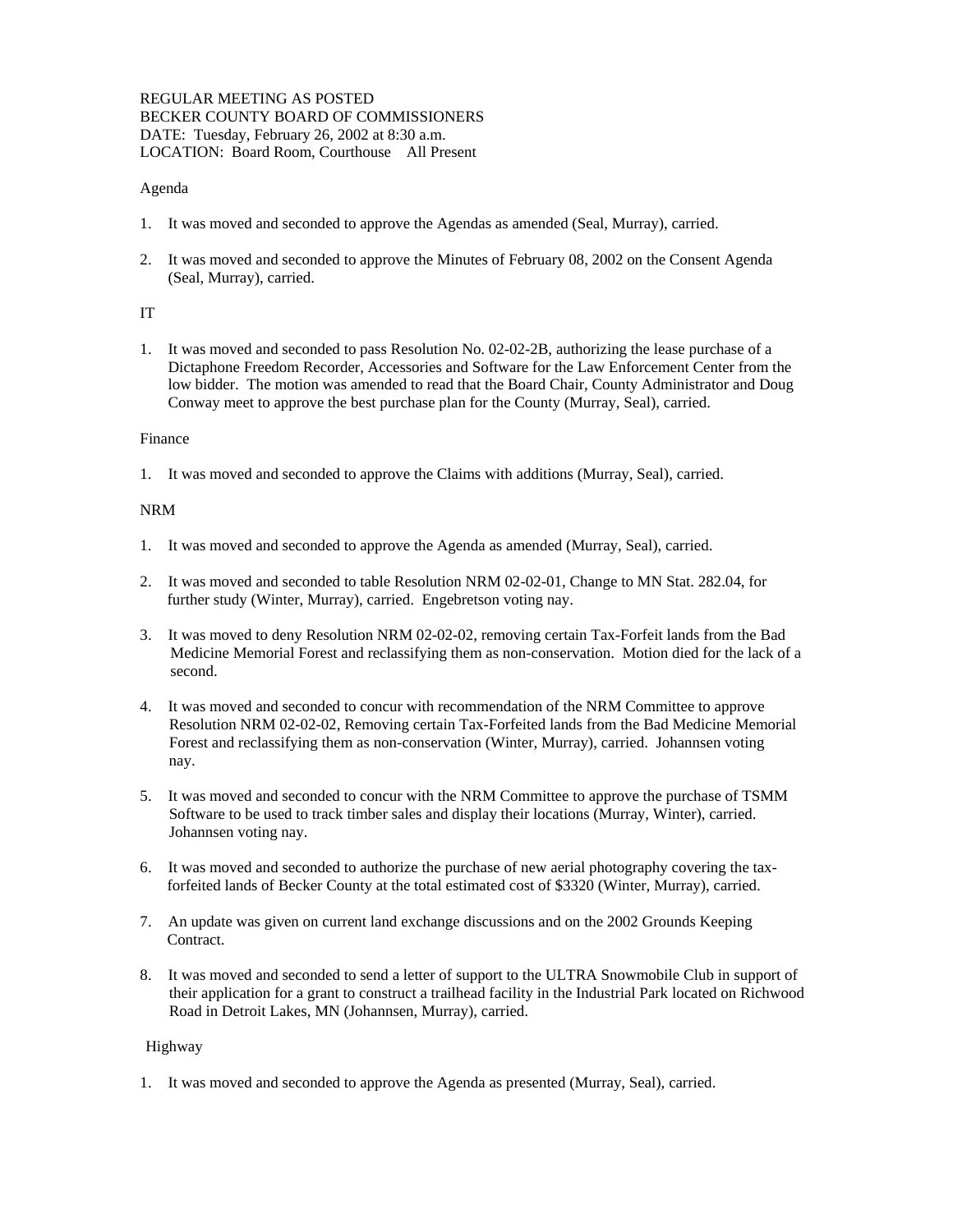- 2. It was moved and seconded to approve the following Seasonal Requirement Resolutions (Winter, Murray), carried.
	- a. Resolution No. 02-02-16 Bituminous Materials
	- b. Resolution No. 02-02-17 Corrugated Steel Pipe & Metal End Sections
	- c. Resolution No. 02-02-18 Traffic Control Signs & Devices
	- d. Resolution No. 02-02-19 Road Maintenance Materials & Rental Equipment
	- e. Resolution No. 02-02-20 Delivery of Steel Sign Posts
	- f. Resolution No. 02-02-21 Crackfill Asphalt Materials
	- g. Resolution No. 02-02-24 Calicum Chloride
- 3. The Board recommended to send Resolution No. 02-02-23 back to the Highway Committee and bring their decision back to the next County Board meeting.
- 4. The Board recommended to send Resolution No. 02-02-22 back to the Highway Committee and bring their decision back to the next County Board meeting.
- 5. It was moved and seconded to approve the next GIS phase of parcel mapping townships (Johannsen, Winter), carried.

#### Human Services

- 1. It was moved and seconded to approve the Agenda as presented (Seal, Murray), carried.
- 2. The Transit Claims were approved on the Consent Agenda (Seal, Murray), carried.
- 3. It was moved and seconded to approve the request for transfer of funds to fund a Cognitive Behavior restructuring position in the Probation Office for the remainder of the year. It is requested that the program be monitored concerning quarterly reports and evaluations (Seal, Winter), carried.
- 4. It was moved and seconded to concur with the recommendation of Jon Iwen, Social Service Supervisor, to split the allocation for Pre-Admission Screenings 2/3 Becker County Human Services or \$26,259, and 1/3 Multi-County Nursing Service or \$13,129. It is requested that the program be monitored on a quarterly basis concerning payments and reports (Seal, Winter), carried.
- 5. Information was presented on the Region IV Safety Net redesign.
- 6. It was moved and seconded to approve the Purchase of Service Contract with Lutheran Social Services for 2002, In-Home Treatment, Family Resource, Home Based Mental Health Service, Home Based Mental Health Services and Family Community Support Service (Seal, Johannsen), carried.
- 7. It was moved and seconded to approve the Human Services Claims (Seal, Johannsen), carried.
- 8. It was moved and seconded to accept the Financial Assistance Applications (Seal, Johannsen), carried.

#### Commissioners

- 1. Reports & Correspondence:
	- a. Transportation Alliance Meeting, Winter
- 3. Appointments:
	- a. It was moved and seconded to appoint Paul White to replace Bob Harris on the Airport Commission (Murray, Seal), carried.
	- b. It was moved and seconded to appoint Evonne McTaggart to the Multi-County Nursing Board (Johannsen, Murray), carried.
- 4. It was moved and seconded to approve any Commissioner's attendance at the Red River Valley Watershed Meeting on March 7, 8, 2002 in Crookston, MN (Murray, Seal), carried.